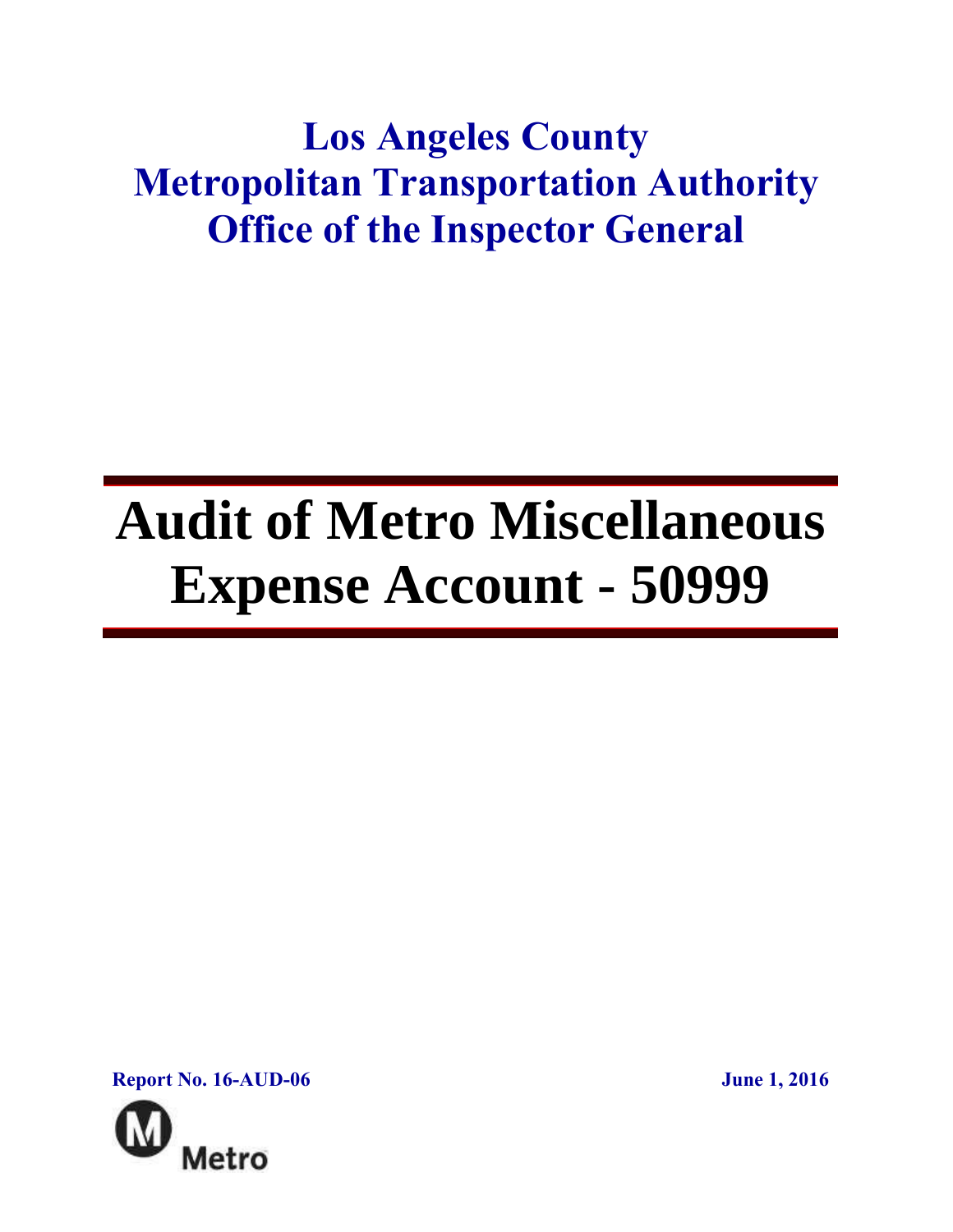

Los Angeles County **Connect County** Office of the Inspector General 213.244.7300 Tel<br> **Metropolitan Transportation Authority** 818 West 7<sup>th</sup> Street, Suite 500 Metropolitan Transportation Authority

Los Angeles, CA 90017

TO: Metro Chief Executive Officer Metro Board of Directors

- FROM: Yvonne Zheng, Audit Manager  $d$ Office of the Inspector General  $\sigma$
- SUBJECT: Audit of Metro Miscellaneous Expense Account 50999 Report No. 16-AUD-06

The Office of the Inspector General performed <sup>a</sup> statutorily mandated audit of Metro's Miscellaneous Expense Account.

We found that the expenses reviewed generally complied with policies, were reasonable, and were adequately supported by required documents. We noted that Metro could increase transparency and controls by creating <sup>a</sup> separate account for professional and corporate membership expenses rather than charging these membership expenses to Account 50999 and comingling them with other miscellaneous expenses such as postage, books, periodicals, and recruitment expenses. When we discussed this matter with Accounting Department officials, they agreed with our suggestion and informed us that they would most likely reactivate Accounts 50905 — Corporate Memberships and 50912 — Professional Memberships in fiscal year 2018.

If you have any questions, please contact me at (213) 244-7301.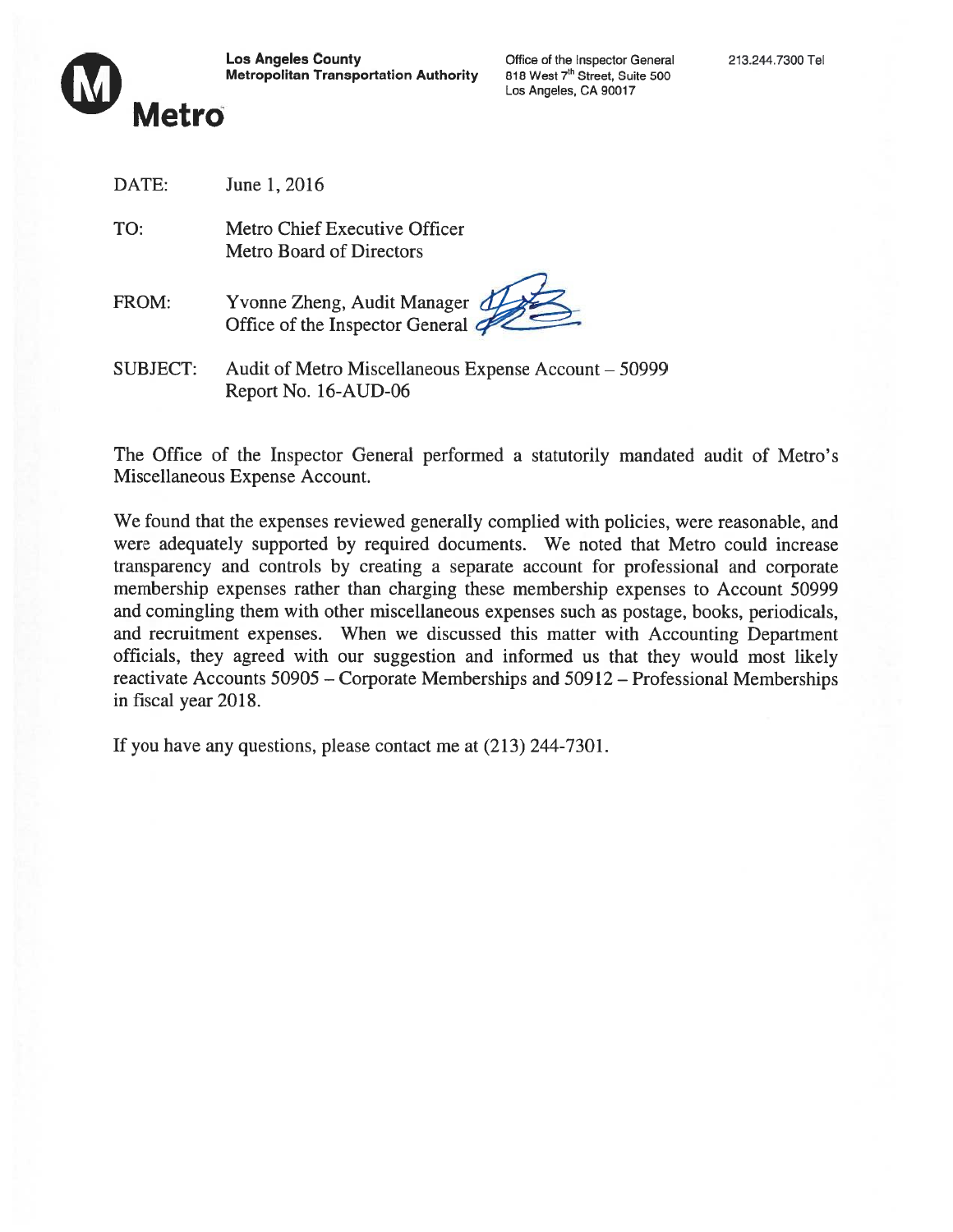# TABLE OF CONTENTS

#### **Page**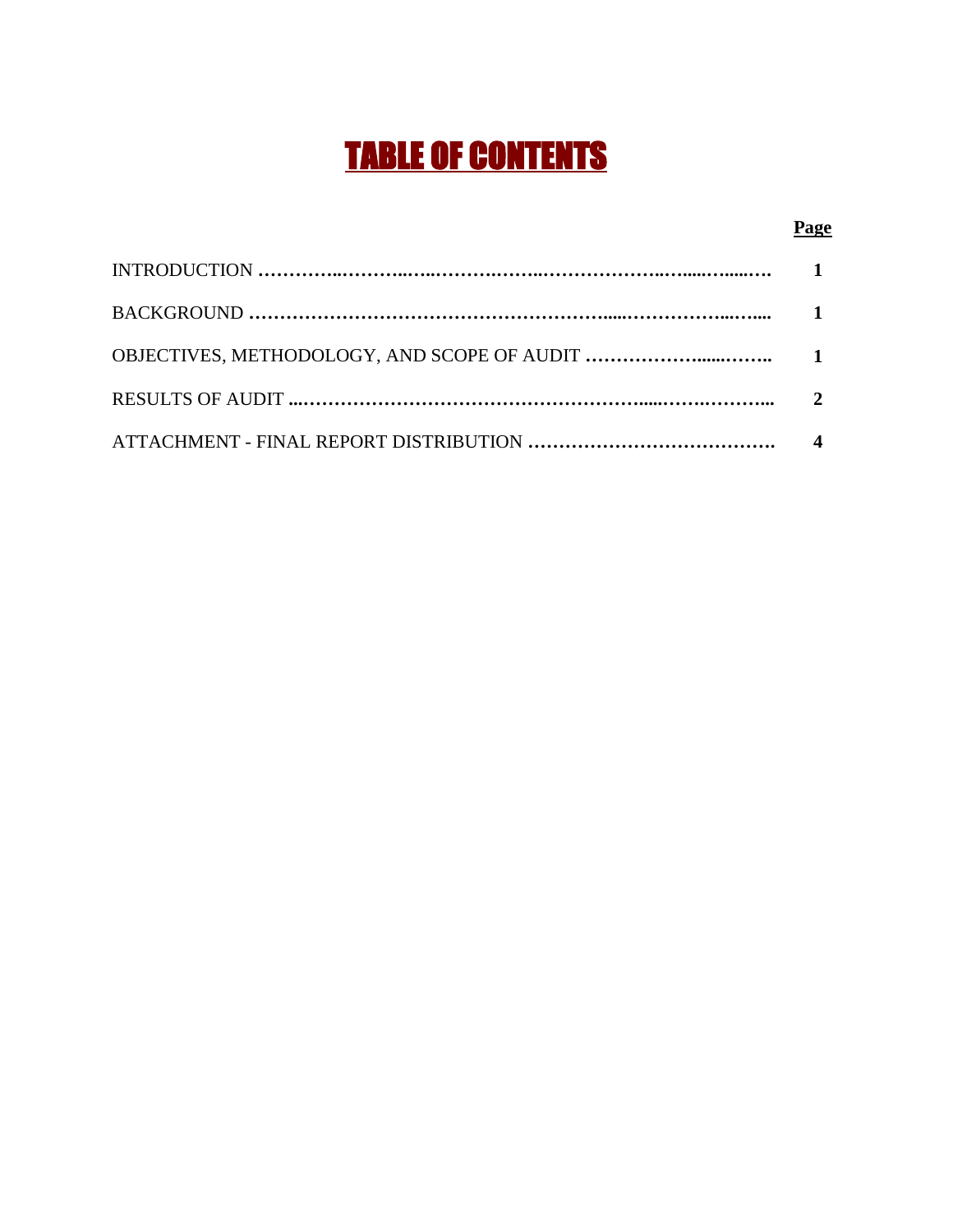# **INTRODUCTION**

The Office of the Inspector General (OIG) performed a statutorily mandated audit of expenses charged to the Miscellaneous Expense Account. This audit was performed pursuant to Public Utilities Code ("Sec. 130051.28(b)") which requires the Inspector General to report to the Los Angeles County Metropolitan Transportation Authority (Metro) Board of Directors on certain miscellaneous expenses such as travel, meals and refreshments, private club dues, and membership dues.

## **BACKGROUND**

Metro's Descriptive Chart of Accounts states that Account 50999<sup>1</sup> is for other miscellaneous expenses incurred that cannot be charged to a more specific account (Accounts 50901 to 50930). The Chart of Accounts identifies the following six types of expenses that can be charged to this account, but is not limited to these types of expenses:

- Books and Periodicals.
- Recruitment Expenses,
- Community Outreach,
- Postage,
- Corporate Memberships, and
- Professional Memberships.

# **OBJECTIVES, METHODOLOGY, AND SCOPE OF AUDIT**

The objectives of this audit were to determine whether:

- Expenses charged to the Miscellaneous Expense Account 50999 were proper, reasonable, and in accordance with Metro policies and procedures.
- Expenses had proper approvals, receipts, and other supporting documentation.
- Policies and procedures are adequate to ensure that expenses are documented and properly accounted for.

 $<sup>1</sup>$  Miscellaneous Expense (Others).</sup>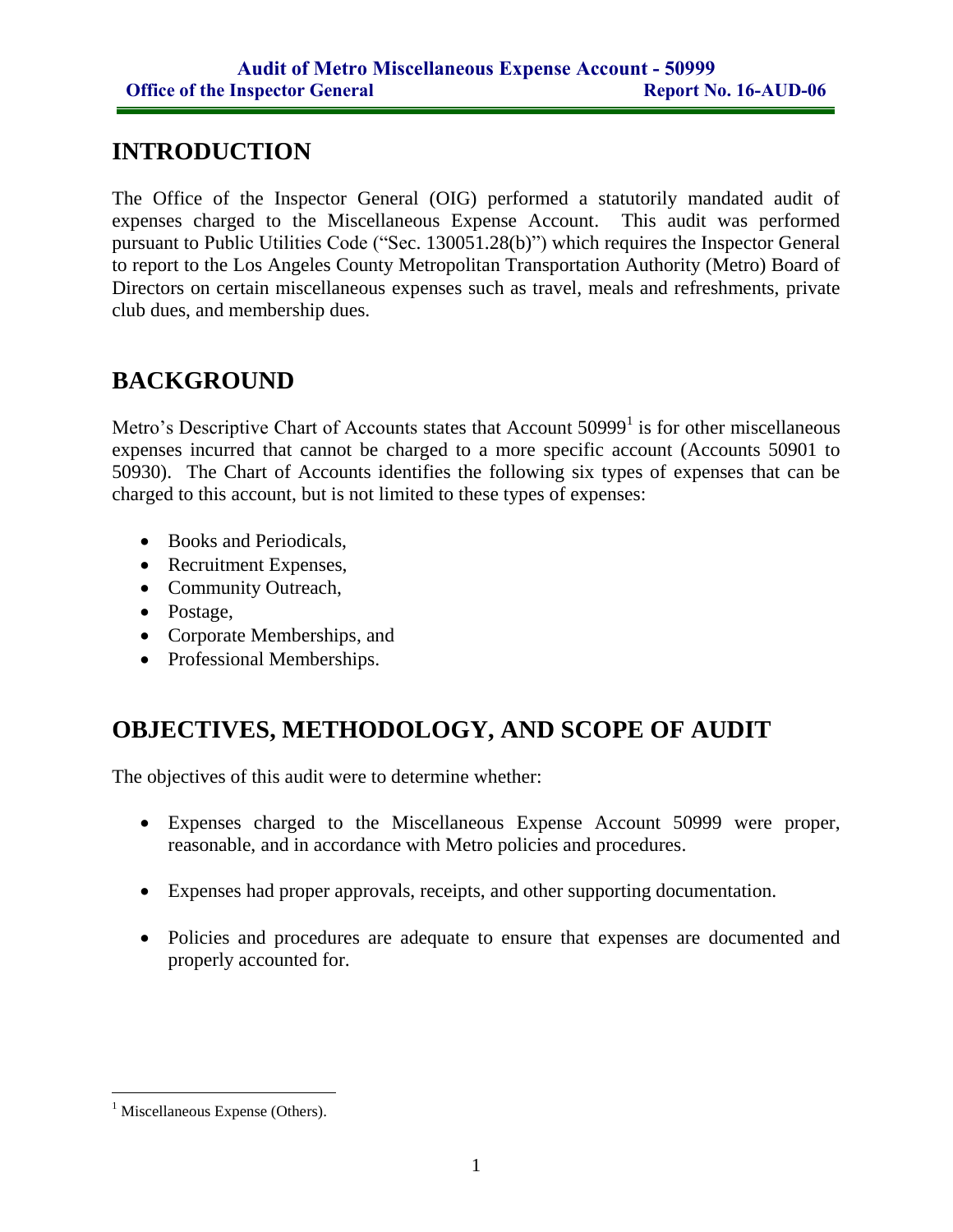To achieve the audit objectives, we performed the following procedures:

- Obtained and reviewed applicable policies and procedures,
- Interviewed appropriate accounting staff, and
- Reviewed expenses for the period of October 1, 2013 to December 31, 2014 to determine if they were reasonable, properly approved and supported by documentation, and in accordance with policies and procedures.

The Miscellaneous Expense Account (Others) for the period of October 1, 2013 to December 31, 2014 totaled about \$4.5 million,<sup>2</sup> which comprised of 1,348 expense transactions. From this total we randomly selected 60 transactions totaling \$113,045 for review. Nineteen (32%) of the 60 transactions randomly selected were for corporate and professional membership fees.

We reviewed 7 additional transactions totaling about \$1.3 million because they were credit amounts of high dollar value with no offsetting debit transactions. When we discussed these transactions with Accounting Department staff, they explained that administrative expenses for the Pension Fund and Other Post-Employment Benefits (OPEB) were incorrectly charged to Account 50999. In addition, investment expenses for OPEB were also incorrectly charged to Account 50999. When Accounting staff realized this error, these expenses were reclassified to the correct accounts (50399 Services – Other Services and 50316 Services – Professional and Technical Services) and that is why these large credit amounts were in Account 50999.

This audit was conducted in accordance with generally accepted government auditing standards. Those standards require that we plan and perform the audit to obtain sufficient, appropriate evidence to provide a reasonable basis for our findings and conclusions based on our audit objectives. We believe that the evidence obtained provides a reasonable basis for our findings and conclusions based on our audit objectives.

### **RESULTS OF AUDIT**

We found that the 60 expense transactions reviewed generally complied with policies, were reasonable, and were adequately supported by required documents. To improve on this, we noted that Metro could increase transparency and controls by creating a separate account for professional and corporate membership expenses which are currently charged to Account

 $2^2$  This total does not include transactions that were \$100 or less, offsetting credits, and transactions from the OIG and Ethics Departments.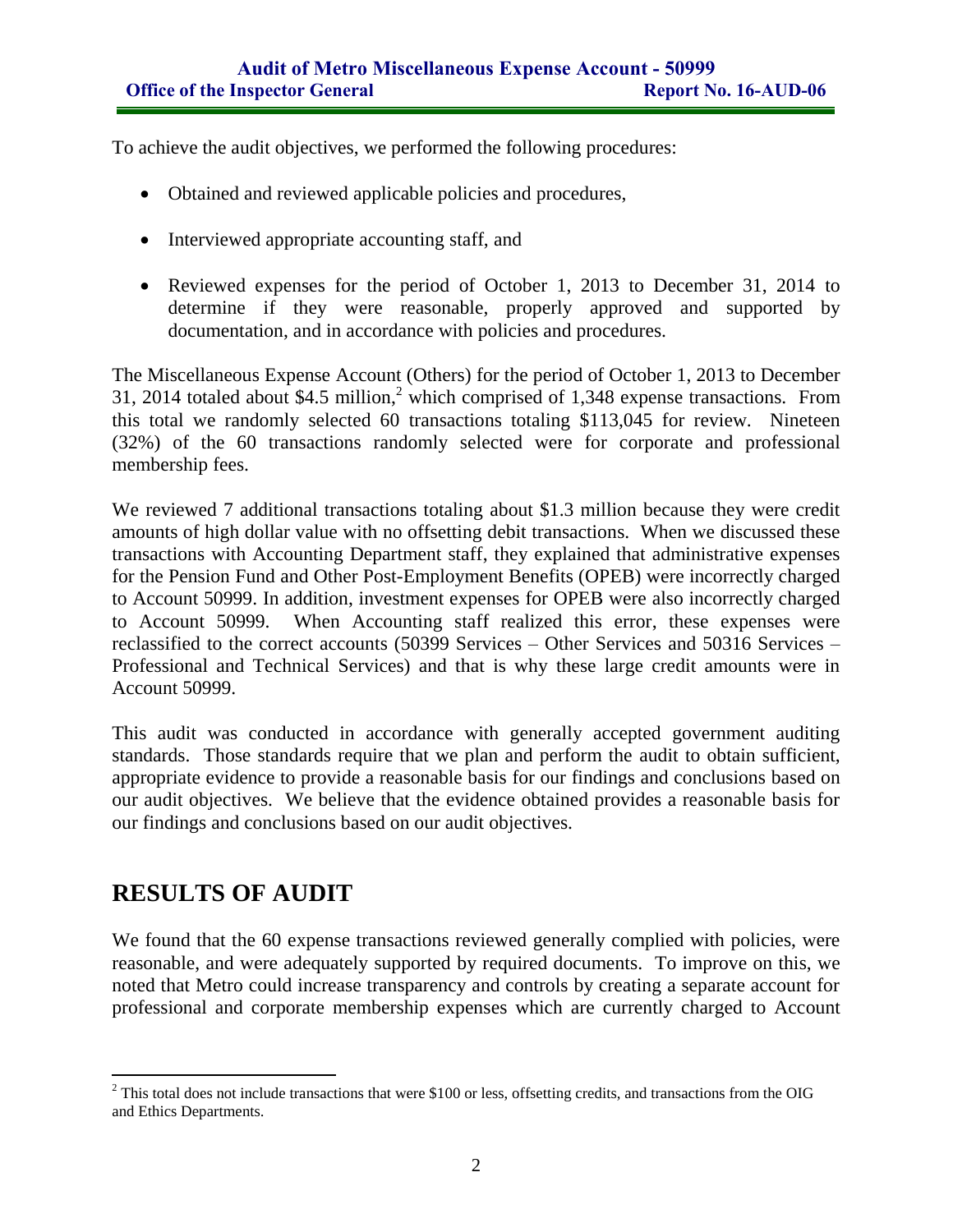50999 and comingled with other miscellaneous expenses. The reasons for this suggestion are discussed below:

- Currently the fees for these memberships are charged to Account 50999 along with other expenses such as postage, books, periodicals, and recruitment expenses. Because of this, the total amount that Metro expends on professional and corporate memberships and a list of the specific related membership fees paid are not reported separately unless a special query is run.
- The number of transactions and dollar amounts for professional and corporate memberships is significant.
	- o Thirty-two percent of the transactions we reviewed were for professional and corporate membership.
	- o Talent Development records showed that 317 Corporate and Professional Membership Information Forms were processed during the 9-month period July 1, 2015 to March 25, 2016. Some of these forms were for professional memberships for multiple persons on a single form (e.g., one was for 79 persons).
	- o Corporate membership fees can be significant. For example, the APTA Corporate membership fee for fiscal year 2016 was \$128,358.
- Section 130051.28(b) requires the Inspector General to audit and report on certain Metro expenditures including "membership fees." Since membership expenses are combined with other types of expenses in Account 50999, it is difficult to identify and report the total amount that Metro is spending for memberships or the specific transactions associated with memberships.
- In the past, separate accounts were maintained for Professional Memberships (50912) and Corporate Memberships (50905). However, these accounts were discontinued.

We brought this matter to the attention of Metro's Accounting Department officials who agreed that a separate account should be established for both professional and corporate memberships. They stated that they will likely reactivate Account 50905 (Corporate Memberships) and Account 50912 (Professional Memberships) for the fiscal year 2018 budget cycle, which would provide them with time to inform users.